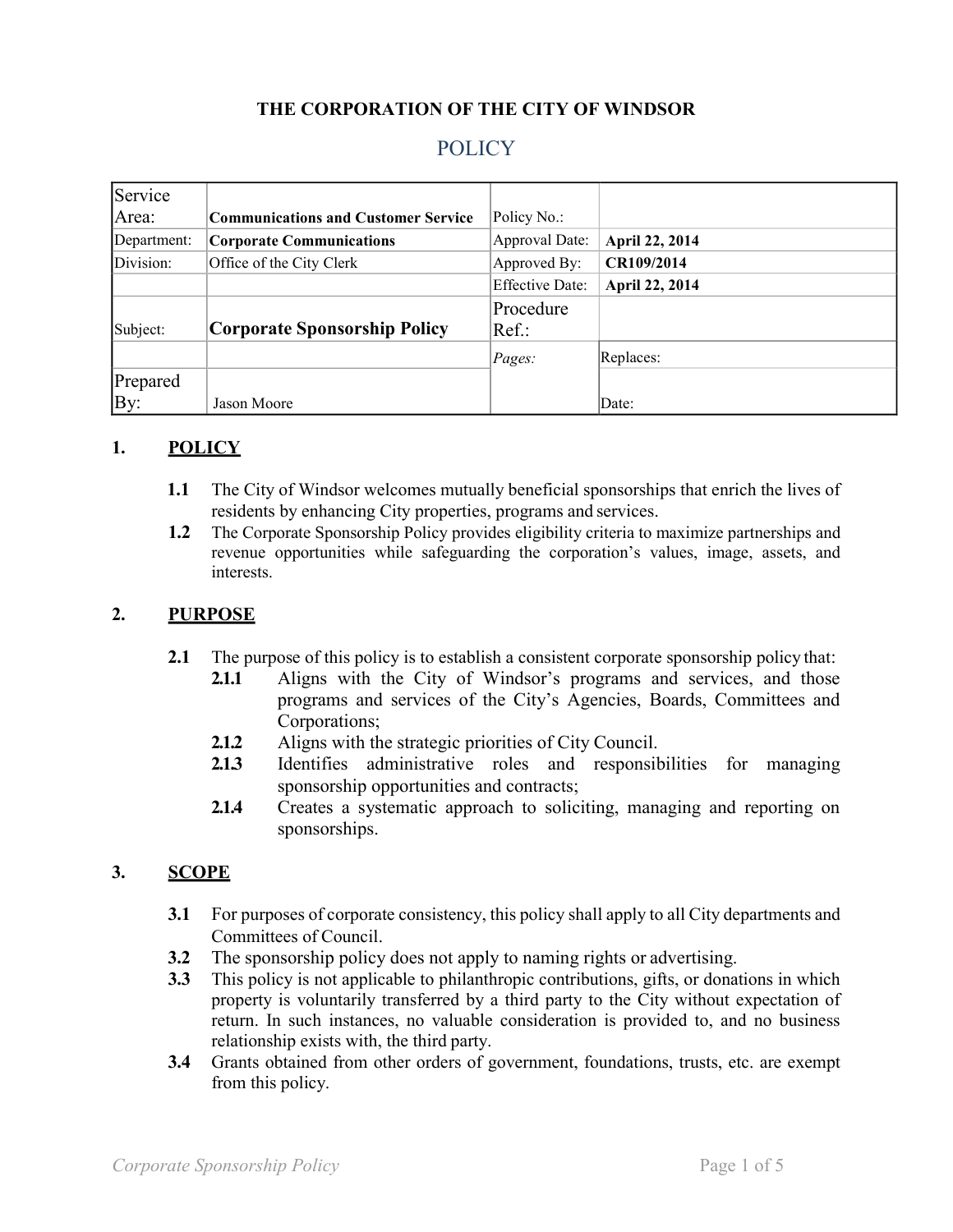- **3.5** Sponsorship arrangements that pre-date this policy are not subject to it, but renewals will be dealt with through this policy.
- **3.6** This policy does not apply to City of Windsor financial support of external projects where the City may provide funds to an outside organization.
- **3.7** All corporate properties are subject to this policy.
- **3.8** Any sponsorship proposal which varies from the eligibility requirements of this policy shall be subject to approval by City Council.

## **4. RESPONSIBILITY**

- **4.1** City Council is responsible for sponsorship approvals dealing with Committees of Council.
- **4.2** City Council delegates responsibility for oversight and control of departmental sponsorship dealings:
	- up to \$150,000 to the Chief Administrative Officer. (which aligns with the Purchasing By-law)
- **4.3** The Chief Administrative Officer is responsible for issues regarding the interpretation or application of this policy.
- **4.4** Department Heads or their designates are responsible for:
	- **4.4.1** Securing CAO approval for sponsorships that do not exceed \$150,000
	- **4.4.2** Securing City Council approval for all sponsorship arrangements that are over and above the delegated authority contained in the Sponsorship Policy.
- **4.5** Department Heads or their designates in consultation with the Communications Department, the Legal Department, the Purchasing Department and the Finance Department are responsible for:
	- **4.5.1** Approving the terms and conditions that form part of a sponsorship arrangement. If the agreement involves more than one department, approval must be obtained from each Department Head (or designate).
	- **4.5.2** Ensuring the appropriate Corporate Leadership Team members are aware of sponsorship arrangements prior to finalizing them.
- **4.6** Departments in consultation with the Communications Department, Finance Department, Purchasing Department and Legal Department are:
	- **4.6.1** Free to solicit and negotiate sponsorships, subject to the governing rules and regulations of this policy.
- **4.7** Departments will:
	- **4.7.1** Review the effectiveness of their sponsorship agreements to ensure that the respective parties are adhering to the terms of the written agreement;
	- **4.7.2** Bring an annual report to City Council on sponsorship activity;
- **4.8** The Senior Manager of Communications or his/her designate will:
	- **4.8.1** Be responsible for championing the City's sponsorship growth.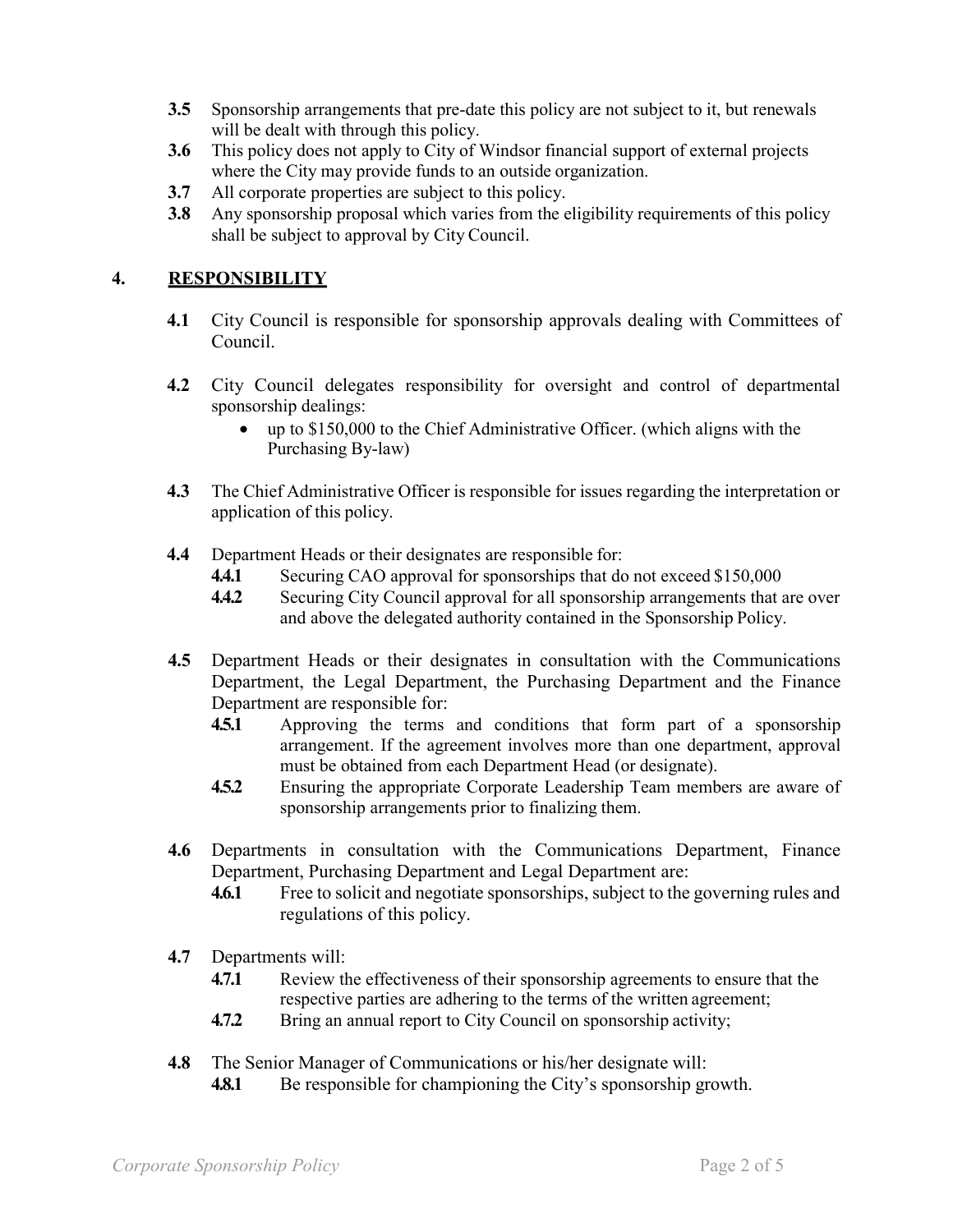## **5. GOVERNING RULES AND REGULATIONS**

- **5.1** Sponsorship must be for purposes consistent with the receiving department's mandate and must be considered to be in the public interest of the city;
	- **5.1.1** Charitable tax receipts shall be issued by the CFO/Treasurer only in accordance with the *Income Tax Act* and the policies of the Canada Revenue Agency;
	- **5.1.2** The City shall retain ownership and control over any sponsored property;
	- **5.1.3** Potential sponsors must not be canvassed in a manner that uses or implies coercion. Prospective sponsors that decline solicitations for contributions shall not be penalized;
	- **5.1.4** The City does not endorse the products, services, or ideas of any sponsor;
	- **5.1.5** All sponsorship relationships shall be confirmed in writing or by contract in consultation with the Legal Department and Finance Department;
	- **5.1.6** Sponsorships are to enhance City property, programs and services, a department's normal funding must not be displaced by the sponsorship arrangement;
	- **5.1.7** Subject to the agreement, proceeds received from a sponsorship in respect of a property or service shall be applied to the property or service intended.
- **5.2** In order to expedite partnership development and recognize the uniqueness of sponsorship opportunities, a formal competitive process is not required when soliciting sponsorship opportunities. Opportunities will be presented to at least three potential sponsors in an effort to maximize contributions and opportunities for contribution. If it is not possible to solicit at least three offers for a given opportunity, the circumstances, limitations and reasoning must be included in the report prior to acceptance of the sponsorship.
- **5.3** Sponsors shall not be canvassed during any active procurement process in which they are or reasonably may be participating.
- **5.4** Sponsorship Criteria:
	- **5.4.1** The City will consider all sponsorship proposals but has no obligation to accept any of them. The City reserves the right to refuse any proposal, including, but not limited to, those submitted by third parties whose activities are perceived, at the sole discretion of the City, to be incompatible with the City's goals, values or mission;
	- **5.4.2** Any renewals of sponsorship agreements are at the sole discretion of the City of Windsor, with responsibility for renewals consistent with section 4 of this policy. The City reserves the right to cancel any sponsorship agreement at any time should the arrangement no longer meet the eligibility requirements of the Sponsorship Policy or should the arrangement no longer be considered compatible with values, image, assets or interests of the City ofWindsor;
	- **5.4.3** The sponsorship must not confer a personal benefit, directly or indirectly, to any particular City employee, volunteer, elected official or member of the City's related ABCs. City staff and volunteers are governed by the City of Windsor Employee and Volunteer Code of Ethics and Conflict of Interest Policy;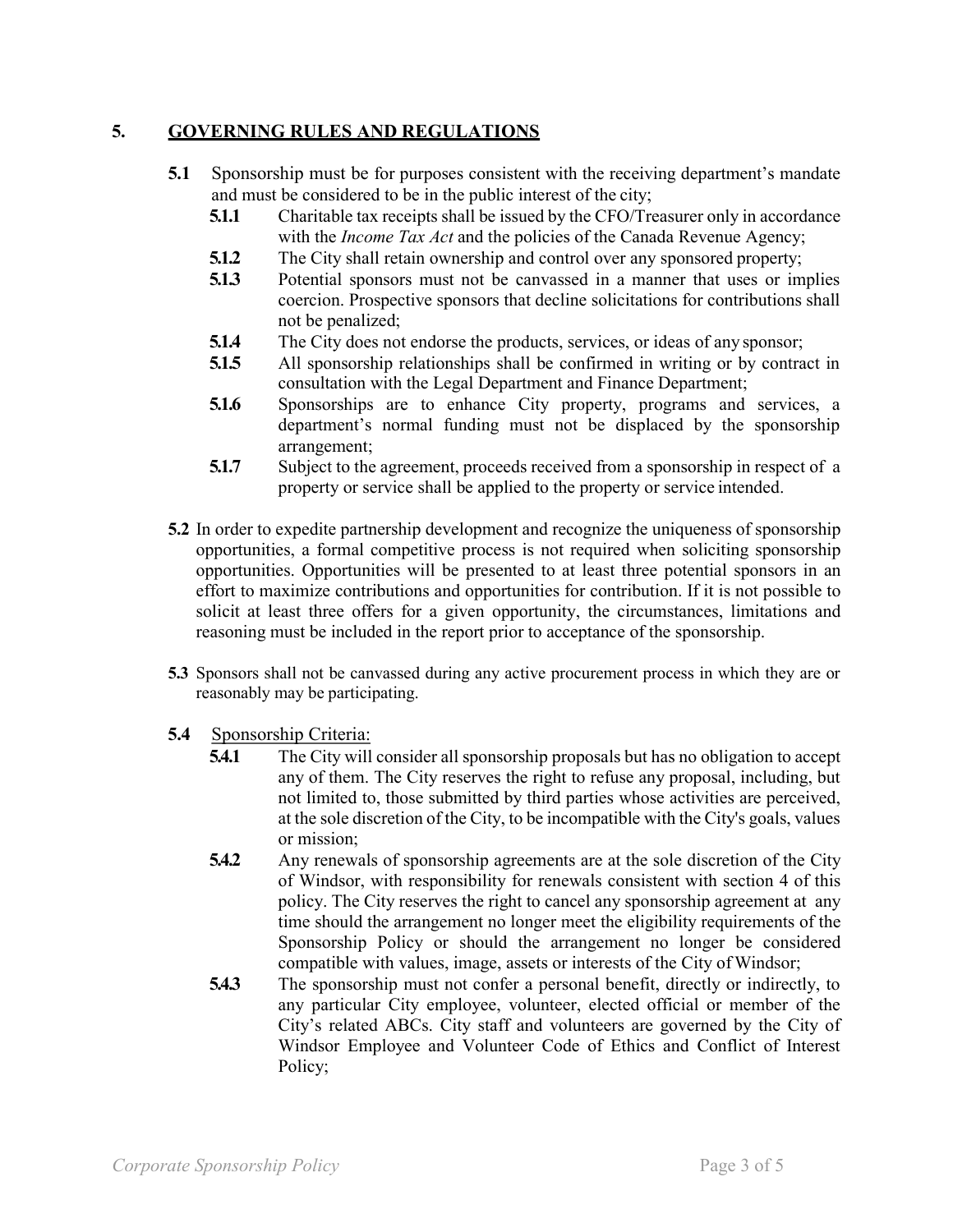- **5.4.4** The sponsorship must not create an ongoing financial obligation for the City;
- **5.4.5** Sponsorships shall conform to all applicable federal and provincial statutes, and to all applicable City bylaws, policies and practices;
- **5.4.6** The sponsorship must not interfere with existing contractual obligations;
- **5.4.7** The sponsorship must not unduly detract from the character, integrity, aesthetic quality or safety of property or unreasonably interfere with its enjoyment or use;
- **5.4.8** The sponsorship must not result in, or be perceived to result in preferential treatment for the sponsor outside of the sponsorship agreement.
- **5.5** Sponsorship Eligibility and Restrictions:<br>**5.5.1** To protect the privacy of Windson
	- **5.5.1** To protect the privacy of Windsor's residents, sponsors are not to have access to personal information held by the City;
	- **5.5.2** No form of indemnification will be provided to any sponsor without the express approval of the City Solicitor;
	- **5.5.3** Sponsors are prohibited from implying that their products, services or ideas are sanctioned by the City of Windsor;
	- **5.5.4** There shall be no actual or implied obligation for the corporation to purchase products or services from the sponsor.
- **5.6** Definitions:

**"Advertising"** denotes the sale or lease of advertising or signage space on Cityowned property. Unlike sponsorship, it involves the use of public advertising contracted at pre-determined rates for a set period of time. Advertising does not imply any reciprocal partnership arrangement since the advertiser is not entitled to any additional benefits beyond access to the space.

**"A donation"** (gift), as defined in the Income Tax Act, is a voluntary transfer of real or personal property without valuable consideration.

"**Naming rights**" is the right to name a piece of tangible property or an event in exchange for financial considerations, documented in an agreement signed byall parties.

**"Municipal property, buildings and park elements"** include City-ownedbuildings, rooms and elements within those buildings, parks and elements of parks including walkways, bicycle paths, fountains, squares, gardens, landscape features, bridges, etc.

**"Sponsorship"** is a mutually beneficial business arrangement wherein an external party, whether for profit or otherwise, provides cash and/or in-kind services to the City in return for commercial advantage. This may take the form of publicity, promotional consideration, merchandising opportunities, etc. Because of these marketing benefits, a sponsorship does not qualify for a tax receipt.

**"Value-in-kind"** is a sponsorship received in the form of goods and/or services rather than cash.

**5.7** The following City of Windsor Policies apply to this policy: